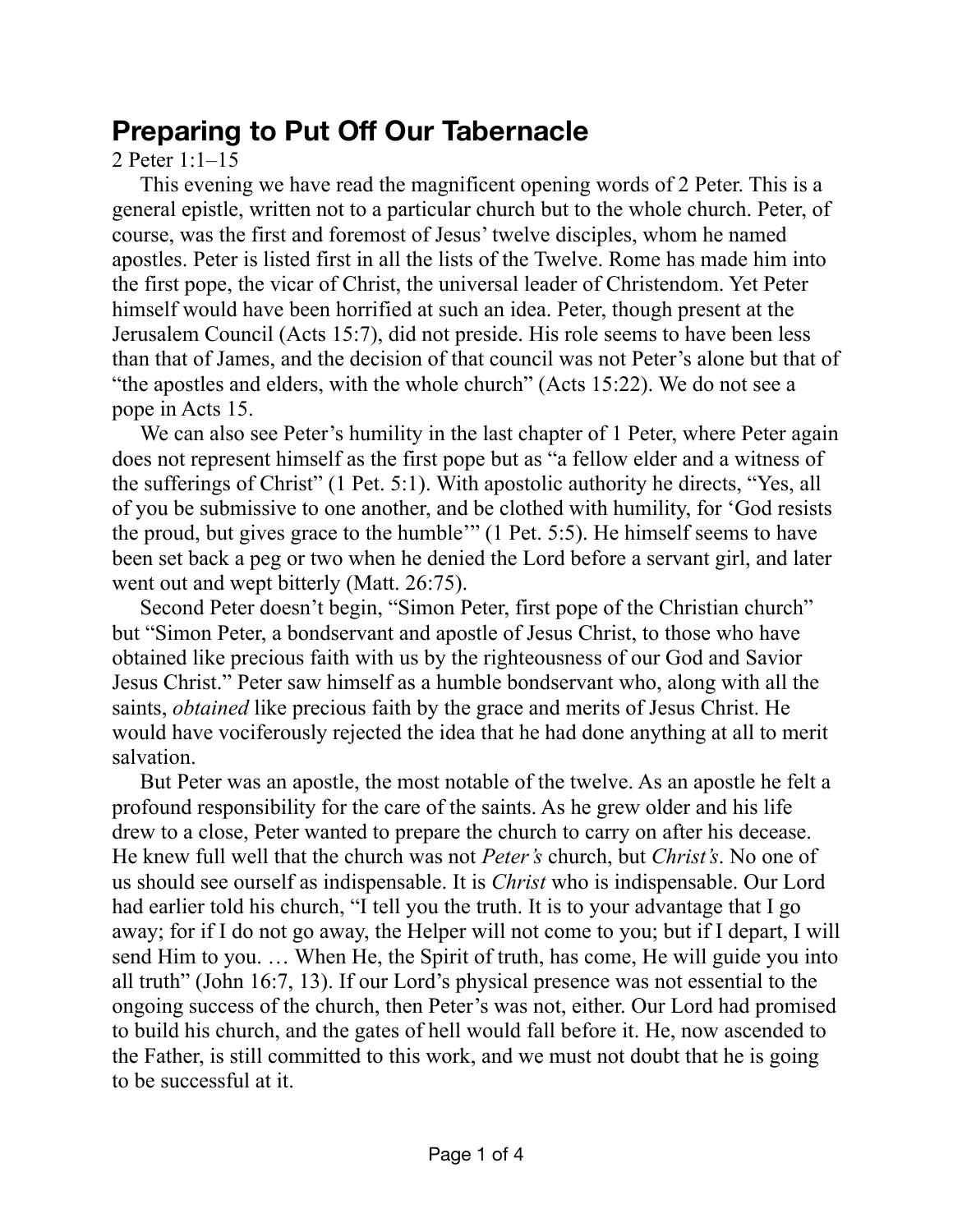In this second epistle Peter urges the saints to grow in the faith and to make their call and election sure. Here Peter refers not to Christ's special call of some, such as elders and pastors, to church office, but to the "internal and effectual call by special grace, to grace here, and glory hereafter" (to use the words of Gill). This is the calling to which Paul referred when he wrote, "we preach Christ crucified, to the Jews a stumbling block and to the Greeks foolishness, but to those who are *called*, both Jews and Greeks, Christ the power of God and the wisdom of God" (1 Cor. 1:23–24).

How do we make our calling and election sure? By growing in faith and maturity, gaining victory over temptation and the sin that so easily besets us, and living a life of good works that demonstrate that our faith is real. As Jesus said, a tree is known by its fruit. In like manner, election is known by the fruit of good works. Good works are not the *cause* of our justification but the *result* of our justification.

In the remainder of this sermon I want to focus on verses 12–15. Here, Peter speaks of his approaching death. Now the fact that we are all appointed once to die, and after this the judgment, is one of those things that should be evident to all from general revelation, what we called this morning "the witness of nature."

<span id="page-1-1"></span>Just as nature itself teaches us that if a man have long hair, it is a shame unto  $\lim$ [,](#page-1-0) so nature teaches even more strongly that in a fallen world we are appointed to die. Walk past any cemetery and look at the gravestones. It perfectly reflects what Moses taught in Psalm 90, "The days of our lives are seventy years; and if by reason of strength they are eighty years, yet their boast is only labor and sorrow; for it is soon cut off, and we fly away" (v. 10). In a world under God's curse due to sin, life is short, relatively speaking. Moses understood this, and expressed it poetically in the only Psalm known to have been written by him.

Because of advantages in nutrition and healthcare there has been a dramatic increase in lifespan during my lifetime. Esteemed OPC minister John Galbraith died in 2016 at the age of 103. A few years ago I officiated at the funeral of Helen Zetterholm, a godly mother and charter member of this church, at the age of 99. In early 2022 my dear mother-in-law, the last of her generation in our family, will turn 99. There are a number of OPC ministers who continue to pastor churches into their seventies.

On the other hand, younger people die as well. Norma and I this fall attended the funeral of a faithful Baptist minister who was much younger than we. Just a few weeks ago we prayed for the family of a young Christian mother who died, leaving her husband to raise several adopted children alone. Just this past week one

<span id="page-1-0"></span>[<sup>1</sup>](#page-1-1) 1 Cor. 11:14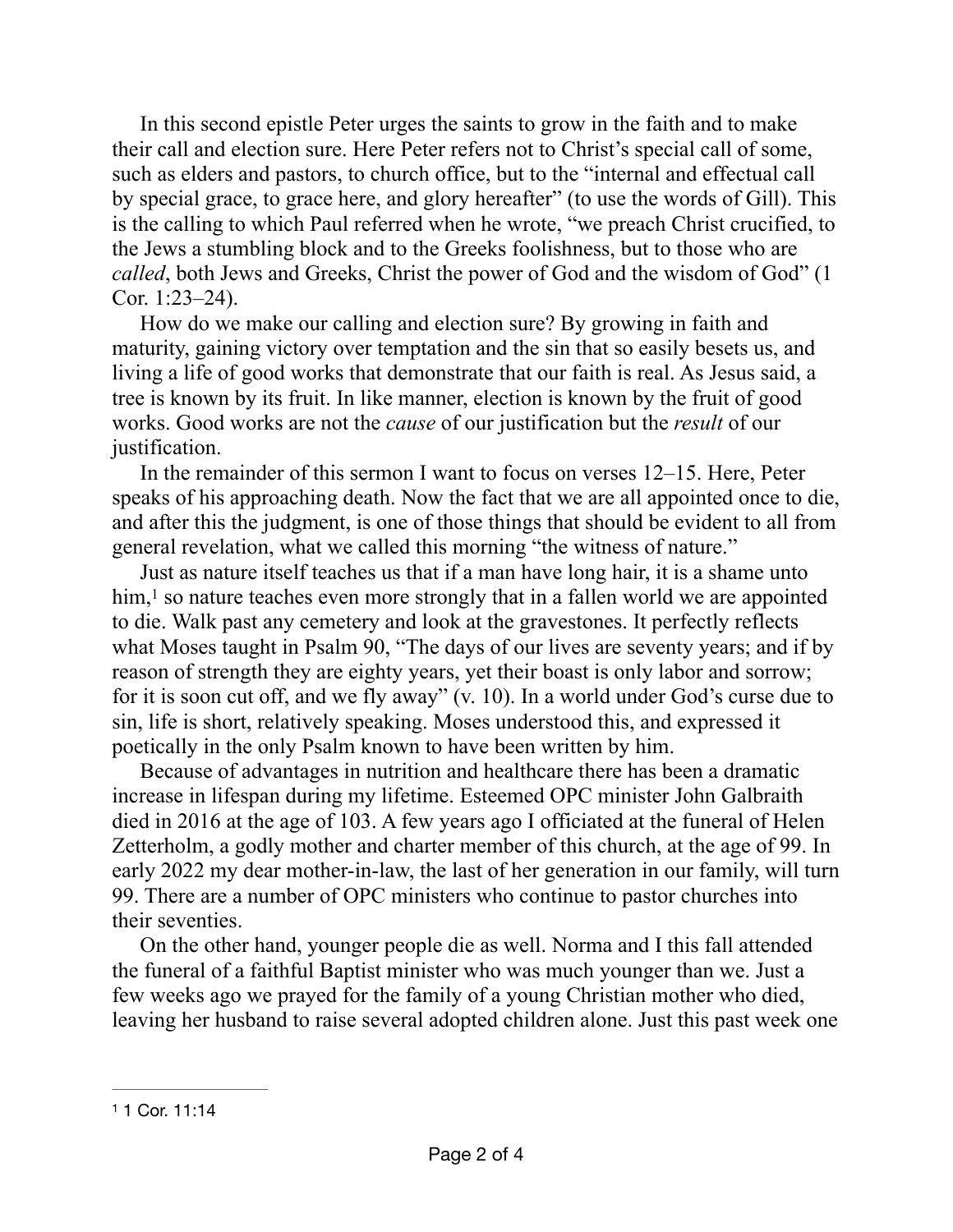of our elders was shocked to hear that a man in his forties who had been in his wedding party suddenly died, leaving his wife to raise their children.

Older people die, middle-aged people die, younger people die, children die, babies die. Death is a fact of life in a fallen world. Yet the Christian looks forward to the day when "God shall wipe away all tears from their eyes; and there shall be *no more death*, neither sorrow, nor crying, neither shall there be any more pain: for the former things are passed away," the day when he who sits on the throne makes "all things new" (Rev.  $21:4-5$ ).

The fact that nature teaches us that we are all going to die ought to move us all, no matter our age, to prepare for death. It ought to motivate us to pray each day for grace to be "faithful unto death" (Rev. 2:10)—the verse that is chiseled on my father's tombstone in Hagerstown, Maryland, where he spent the last few years of his life.

Peter writes, "I think it is right, as long as I am in this *tent*, to stir you up by reminding you, knowing that shortly I must put off my *tent*, just as our Lord Jesus Christ showed me" (2 Pet. 1:13–14).

Twice, Peter uses the word σκήνωµα, tent. This teaches us that our body is like a tent, a *temporary* dwelling.

Nothing in this world is permanent. The Bible says, "the world passeth away, and the lust thereof" (1 John 2:17).

The house in Detroit where Norma and I lived when we were first married was a beautiful house. It was brick and had a fireplace and lots of beautiful woodwork. A few years ago we drove back to the old neighborhood with our son. As we drove down the street we were shocked to find that many of the houses had been abandoned, some had burned, and others were boarded up. When we got to the block where we had lived, we couldn't find the house right away. Then I spied the house next-door, and looking carefully, found the old brick house, still standing. It was completely hidden by overgrown brush. Several windows were completely missing, allowing wild animals easy access. It was totally uninhabitable.

Along U.S. 12 in St. Joseph County there is a grand old manor that housed a nursing home up until the early 60s, when a new, cinder block structure was put up in town. Norma and I have driven past that grand old manor many times. It has been vacant for over 60 years. Norma remembers how her church youth group had gone out to the grand old manor to sing for the residents many years ago. As I look at that structure, which isn't even boarded up and is surrounded by overgrown brush, I imagine how it could be fixed up and turned into a bed and breakfast or even a hotel. Yet there is no market for it at the present time. So there it sits, quiet, decaying. If it sits there long enough, eventually the roof will fall in. Eventually, the place thereof will remember it no more (Ps. 103:16).